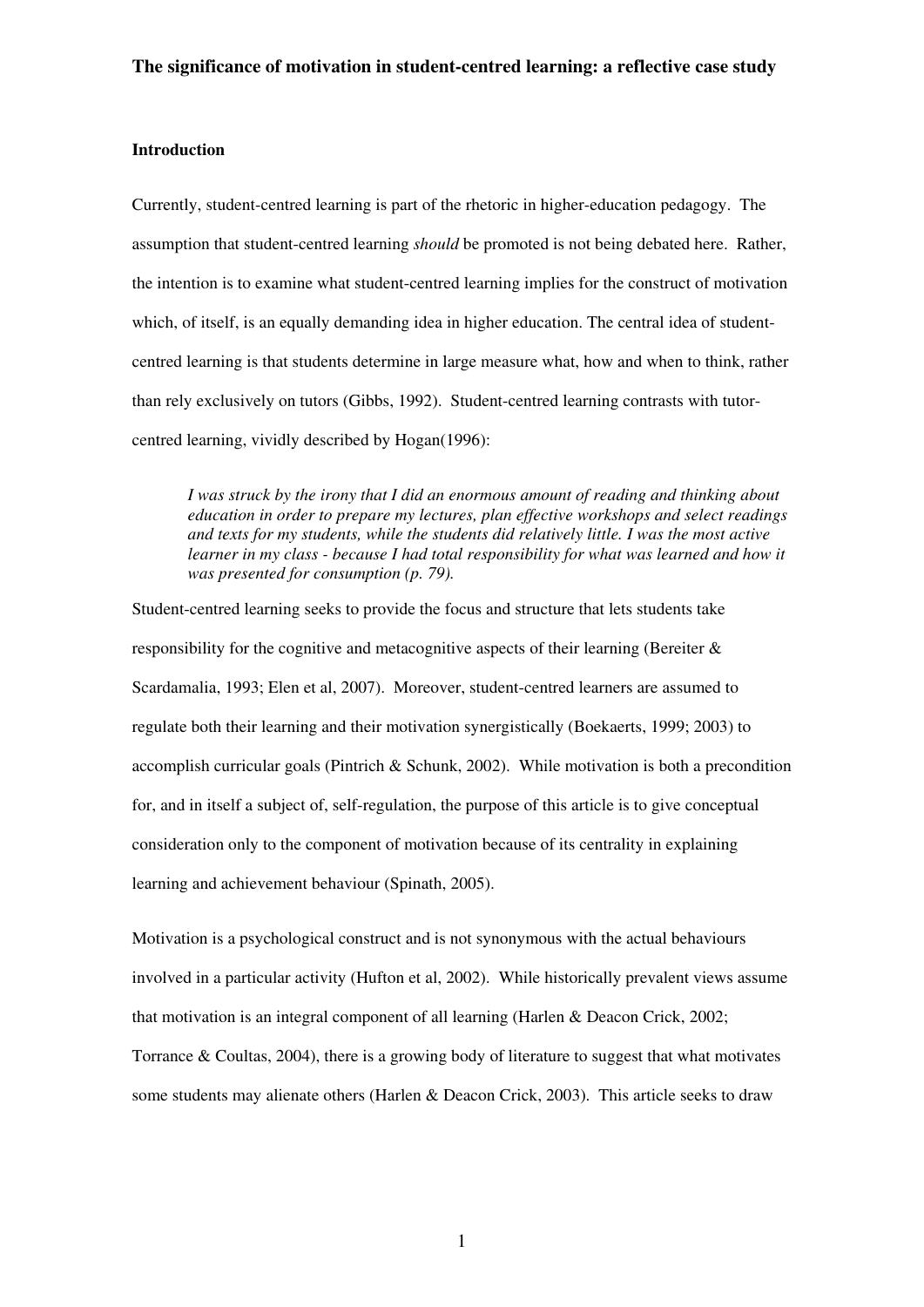attention to the significance of such psychological literature across the stages of the teachinglearning process, through reflecting on data derived from a specific case.

#### **The Case**

Exemplifications of student-centred learning essentially orchestrate events such that students influence/improve/alter their own cognitive processing (Perrenoud, 1998). The case that is being reflected on here was one such attempt: students (final year teacher-education undergraduates in a Scottish university) were exposed to a carefully planned and integrated sequence of activities in a module on Learning Theory in which socially constructed knowledge was represented (Hickey & McCaslin, 2001). The rationale for this, together with the need for prospective professional teachers to construct their own understandings of the relevant research literature as a means of being able to evaluate their own learning about, and practical experiences of, teaching (James & Pedder, 2006; Leinhardt et al, 1995) was explicit both in the module documentation and in its pedagogy. This included an explicit list of prescribed reading from books and periodicals; suggestions for how students might use the substance of such reading to engage in higher order thinking both individually and collectively; a timetabled programme of class meetings involving differential participatory roles; and a series of openended tasks/investigations for which students were accountable from initial conception to completion. All data were gathered by academics and research assistants in authentic pedagogical contexts and the findings from focus group interviews, content analysis of written output and observation of student behaviour in different contexts and tasks are reported elsewhere (Maclellan & Soden, 2004; Soden & Maclellan, 2005). The phenomena of interest in the case were student perceptions of how learning is best supported.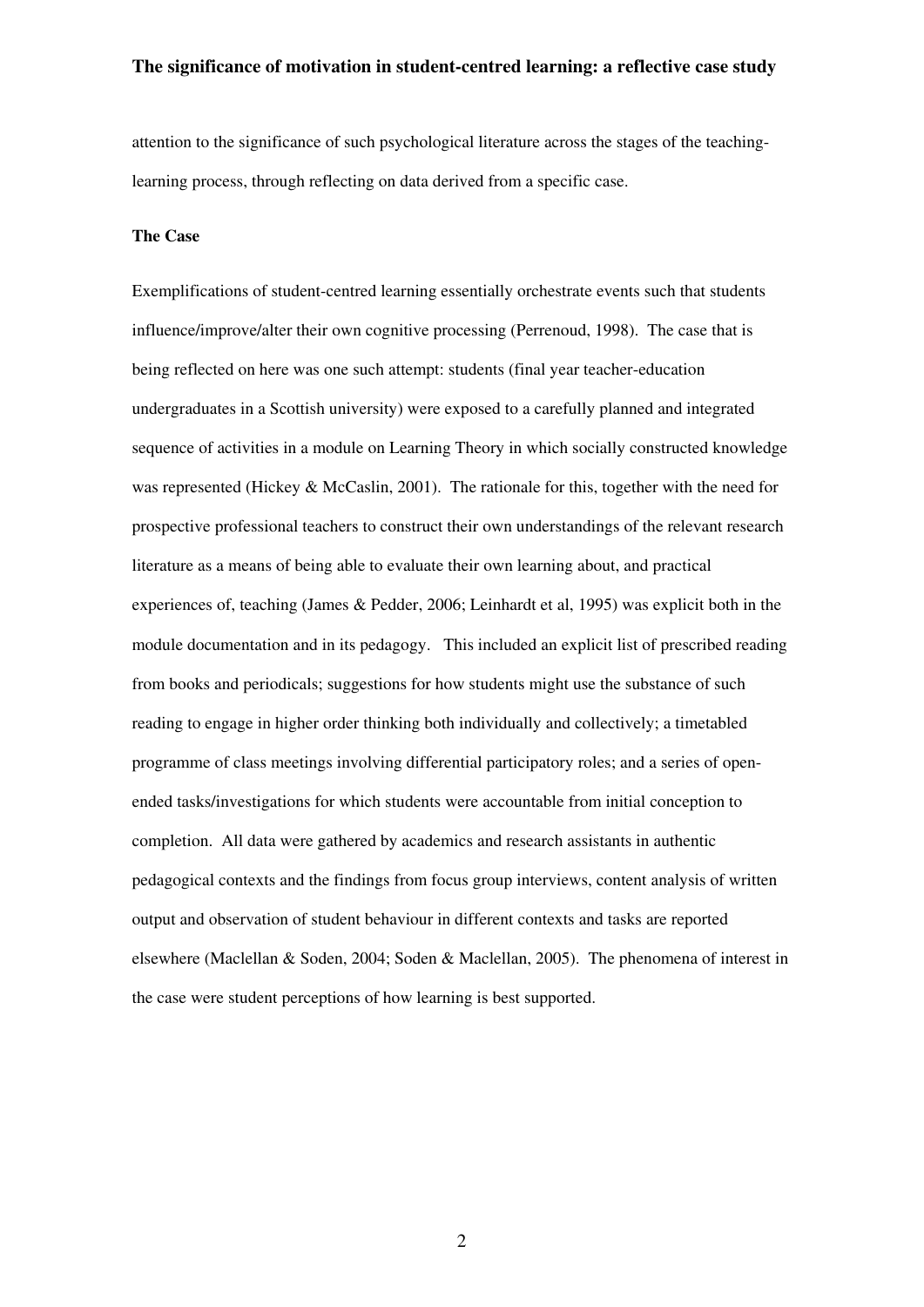#### **Methodology**

#### Rationale

What is the focus of *this* article is theoretical reflection on the main axes of difference in student's perceptions, since the revisiting of previously collected material can be fruitful both in terms of substantive conceptual refinement and the development of methodological tools. This focus was triggered by the preponderance of data items from interviews and written output which pointed to student conceptions of the episodes in the cycle of learning. Illustrations of these data items can be found in the appendix. In particular the data items suggested that, typically, students were reluctant to embrace practices associated with student-centred learning. Concerns about this overall finding gave rise to the possibility that students were not motivated to fully engage with their learning.

Reflecting on the significance of motivation in the teaching-learning cycle is appropriately served by case-study (Stake, 2003). Of Stake's three types of case-study, the instrumental case study is closest to this author's aim: to provide insight into an issue rather than the details of the case being of primary interest (which they would be in an intrinsic case-study). There is, here, a deliberate attempt to understand a specific case through interpreting its systematically gathered details within a body of extensive propositional knowledge; which in this study is the literature on socio-cognitive models of motivation. In other words, if motivation is both pervasive and pivotal in human behaviour (Pintrich & Schunk, 2002), it is clearly relevant to pedagogical practice. The aim of this reflective case-study is to derive a number of fuzzy propositions (Bassey, 1999) from the literature that seem to be implicated in the cyclical nature of teachinglearning episodes. Fuzziness is considered to be a valuable mode of formulation in any evidence-based proposition for future action (Hammersley, 2001) given that completeness, certainty and precision are unattainable in the social world.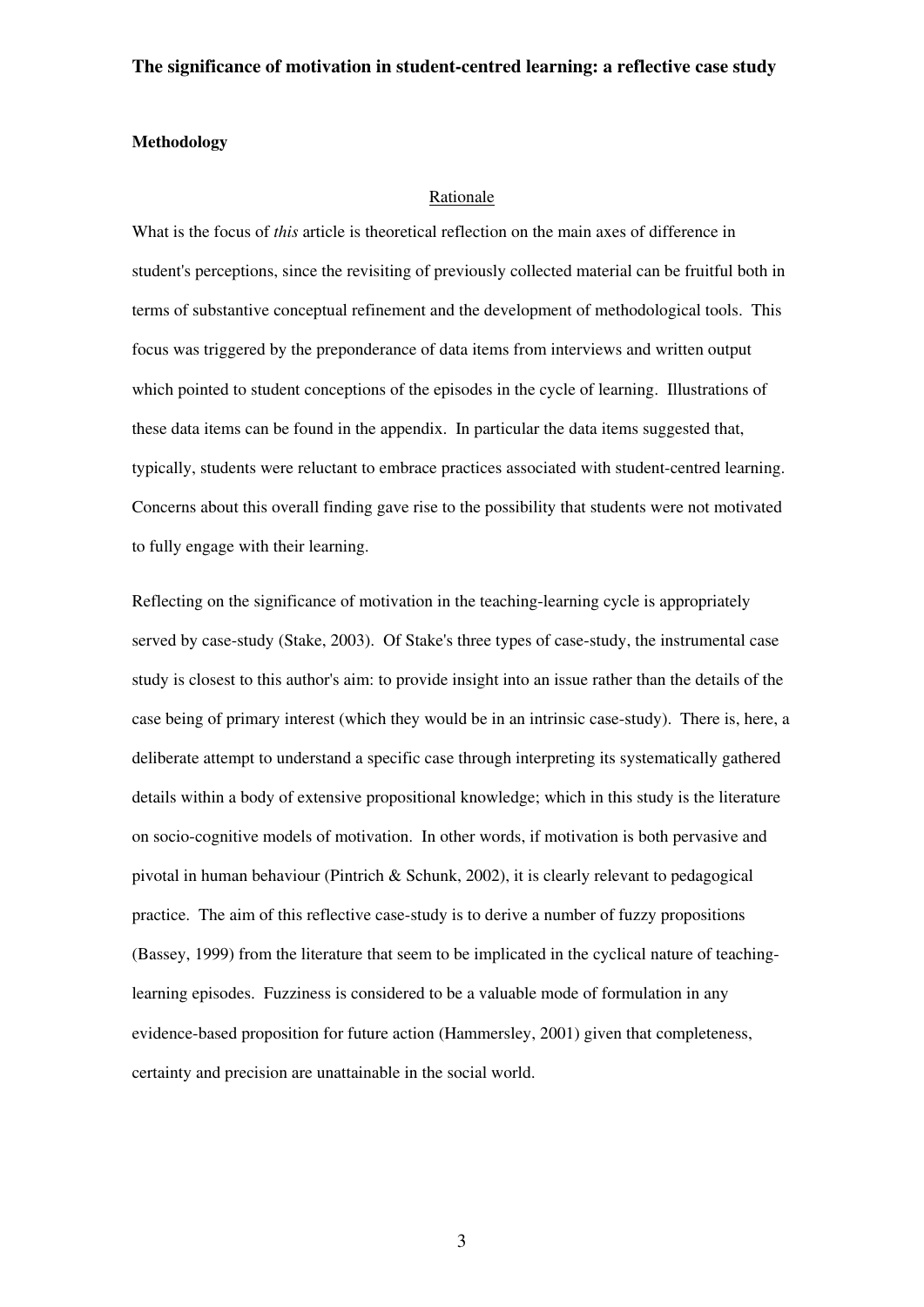#### Method

The method was in two stages. The first was the creation of an analytical framework. The process of engagement in formal education typically operates in a cycle of episodes: a learning task (or series of tasks) is determined; the student attends to the task (usually over continuing time); and the completion of the task is marked by some sort of feedback about student performance. The episodes presuppose interdependence in the cycle. For example without some notion of how the task is or was being carried out, feedback is a meaningless idea. Equally, continuation or completion of a task necessarily implies that at some point the task was determined. Finally, (rational) determinations of tasks imply a necessary relationship to previous learning. The episodes of Task Determination, Task Continuation and Task Completion provided the structural framework within which data were categorised. From a very large bank of recording units previously derived according to Tesch (1990), approximately 200 meaning units - segments of text that are comprehensible by themselves and contain one idea or piece of information- were extracted by coders who assigned each to one of the episodes in the cycle. The selection of the units was essentially random but with the aim of achieving evenly sized quotas for each category, resulting in 65-70 recording units being assigned to each. The creation of an analytical structure that is pedagogically derived allows the implications for practice to be easily obvious.

The second stage was to subject the units in the episodes to theoretical analysis, recognising that the episodes themselves permit variation in interpretation depending on whether a studentcentred or tutor-centred learning is the pedagogical driver (Vermunt & Verloop, 1999). Episodes were explored in terms of motivational constructs. While motivation is often referred to in the educational literature as a unidimensional phenomenon, this is misleading since both its dynamic variation and its context-dependency has generated a large number of constructs that may facilitate or constrain student learning. Key constructs include goal orientation, volition, interest and attributions. In this study the four constructs are used to explain the typical and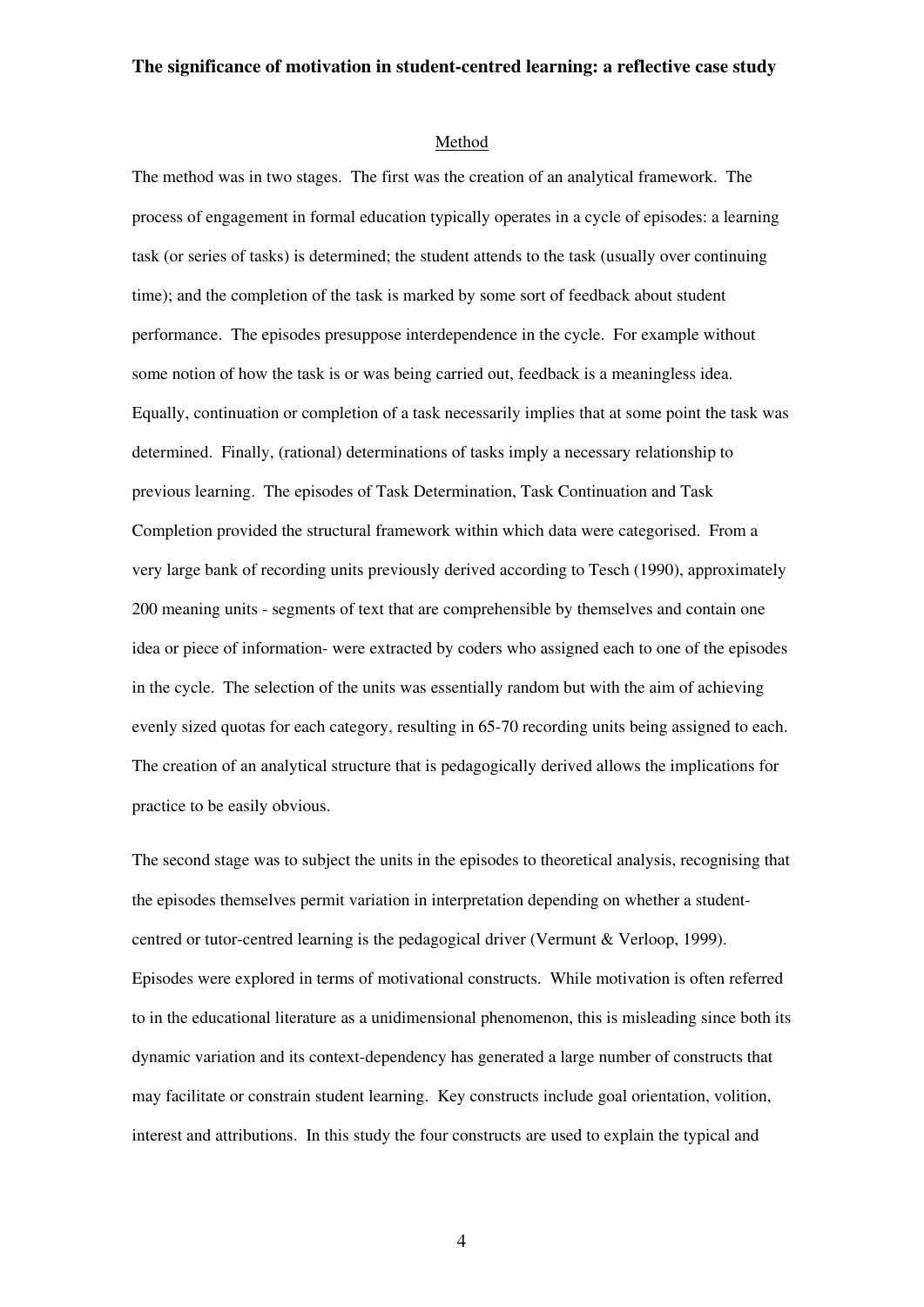minority student perceptions of the episodes in the learning cycle, thereby permitting a more detailed and integrated argumentation on the role of motivation than pedagogical researchers have hitherto presented.

# Task Determination

Data item reflecting minority view of task determination. *The booklet that goes with the module is good because all the tasks are there for all of us to see. But it's up to us to decide which are the important ones in our own study groups. So the first thing we have to do when we are deciding on which task to do is to talk about what we think the task really means. Sometimes that can take ages but then we can always run it past the tutor to see if she thinks we're going about it the right way. But that's why it's important to try out the task on your own, first of all, cause then you kind of know what reading you should do or what questions to ask. I don't want to let the others in my group down so I always do my own preparation first.* 

Data item reflecting typical view of task determination *I don't like it when I'm confused about what to do. I want to know exactly what I'm supposed to be doing. Tutors should tell you, straight. They are the ones who know what is to be learned*. *So if they want us to discuss questions*, i*t's their job to bring questions, not the students'. When I have a question*  to ask I want to be able to ask the tutor who can then tell me the right answer. I don't think that *kind of question is for discussion by the class. How could the others help me?* 

The minority view was that students had a role in shaping the task whilst the typical view was

that task determination was exclusively the tutors' prerogative. In the context of formal higher

education, students follow courses that have been planned and specified in advance so that they

can be coherent, developmental and at an appropriate level of cognitive demand. In pedagogical

terms this is typically translated into tutor determination of task. Tutors thus have learning

intentions and achievement-directed behaviour in mind when determining tasks. But students

also have reasons for engaging in such tasks. These goal orientations are important because

they underpin students' definitions of their own competence (Pintrich & Schunk, 2002). Simply

put, these orientations are in terms of the mastery or performance goals.

Students with mastery goals define competence in terms of self-defined improvement. In so doing, they variously experience enhanced interest in learning, more positive attitudes toward learning, errors as informational, failure attributed to lack of effort (rather than lack of ability), high levels of academic engagement and effort, perseverance in the face of challenges, more risk-taking, and focussed help-seeking (Pintrich, 2003). With performance goals, on the other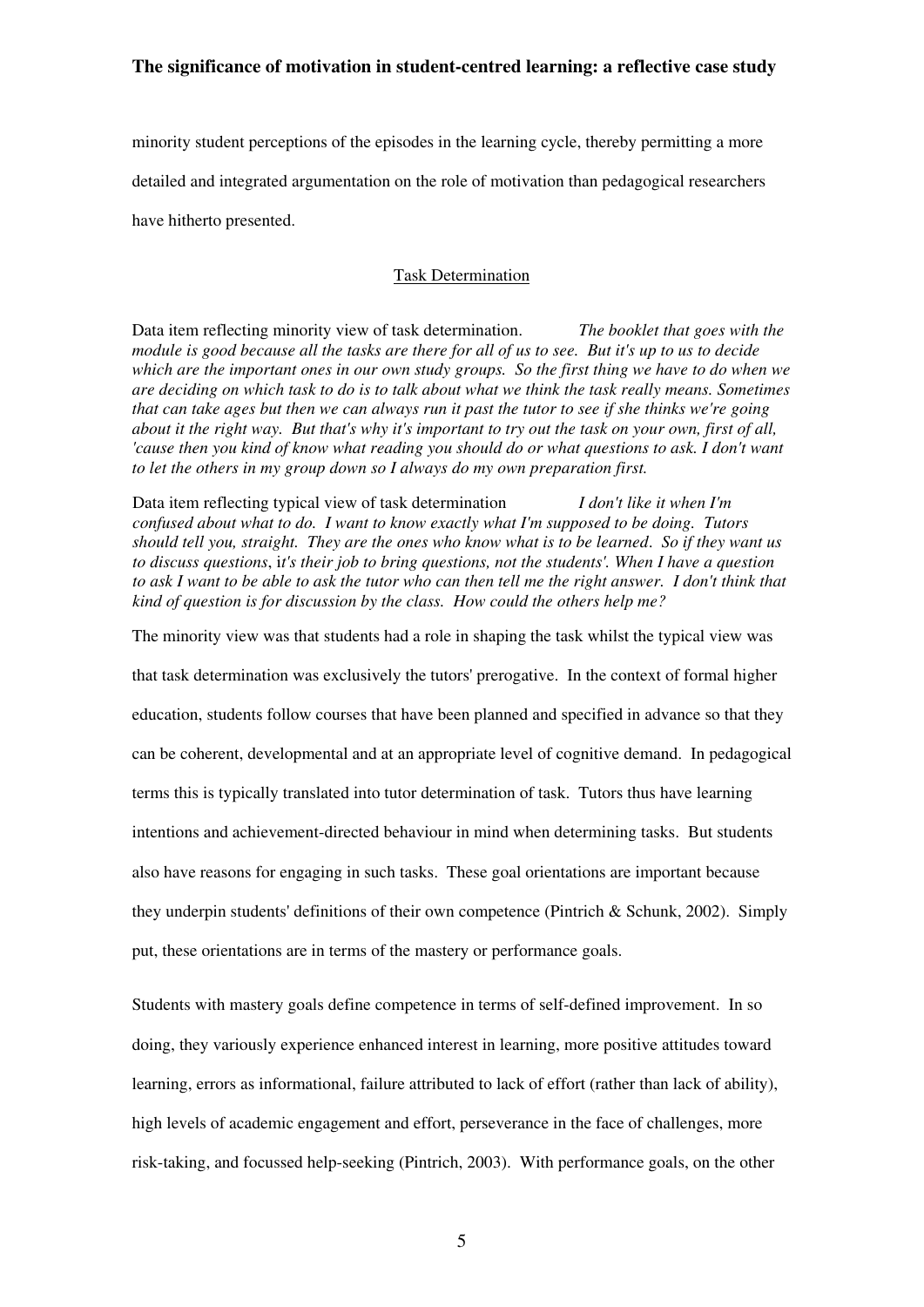hand, students are more likely to engage in self-handicapping behaviours, such as cheating, avoiding help when they need it, and withdrawing effort. They may view errors as indicating a lack of ability, experience high levels of anxiety, exert less effort, place less value on tasks, give up in the face of difficulty, and ultimately demonstrate lower levels of achievement (Pintrich, 2003).

However, it cannot be assumed that students always have a mastery orientation, nor indeed should they (Elliot et al, 2005). Basic psychological needs of autonomy, competence and social relatedness (Krapp, 2003) may result in a perfectly proper preference for performance goals and indeed, at any one time both mastery and performance goals can co-exist. It is not therefore the intention to characterise performance goals in exclusively negative terms. While the evidence on goal orientation is much more convoluted and contested than the depiction here suggests, the general desirability of mastery goal orientations and the maladaptive possibilities arising form performance-avoid goal orientations draw attention to their pivotal role in establishing the direction of subsequent learning.

*Fuzzy Proposition 1* Because of the reasonable possibility that students' and tutors' intentions for learning may not be congruent (Boekaerts & Minnaert, 1999), it seems important that both tutor and student to be explicit about their perspective goal orientations, possibly to the point of establishing multiple and even conflicting goals for learning (Oettingen et al, 2000). Without such discourse students, as was typically reflected in this case, will continue to believe that they have no role in task determination. Explicit and systematic consideration of taskdetermination might help students to identify both proximal (task-specific, target) and distal (high-level purpose) goals without which student-centred learning can be no more than a meaningless strapline. Although goal orientation is important for initial student 'ownership' of learning, it is of itself insufficient.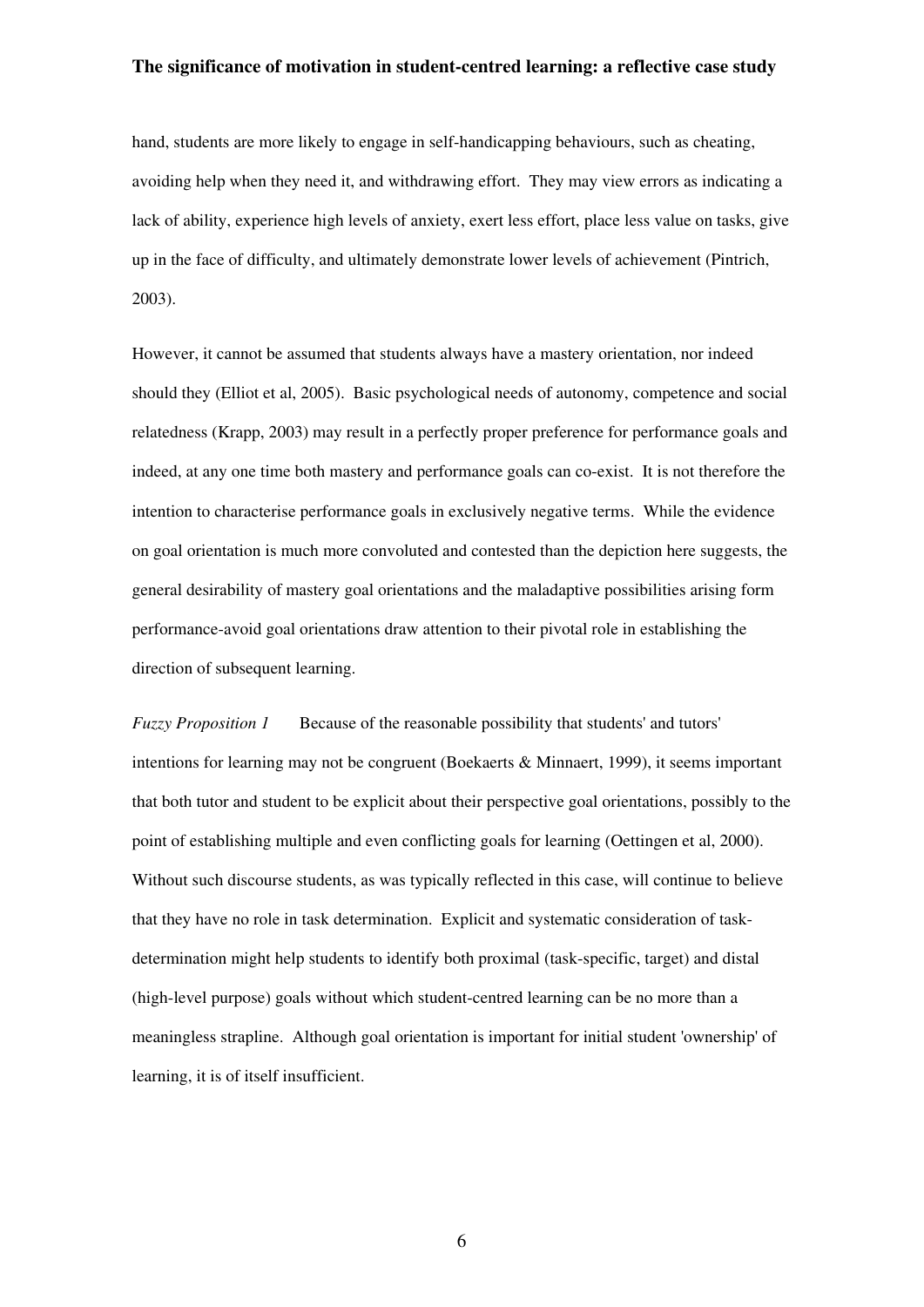#### Task Continuation

Data item reflecting minority view of task continuation *To begin with, I wondered why we were to do read some of these journal articles. They're all about theories and my job as a teacher is practical. But because she said that in the assessment we had to show that we had understood some of the articles, I kept trying. But see now, it's all coming together. This stuff does tie up with what we do in school. When I'm out on placement and something crops up, I can't wait to look in the journals to see if somebody's written about that. And there's loads there* 

Data item reflecting typical view of task continuation *All of the modules we do are supposed to help us be good teachers*. *Some of the things in the module about how children learn are quite interesting but the schools we work in have their own policies for what's to happen so that's all I really need to know to do my job. I mean in my last placement the policy was to give lots of praise and rewards so there's no point in me knowing about other theories. The stuff we're supposed to do between classes need us to get together in groups. But most people don't see the point of them and they don't bother to do them. And I don't like speaking out in the group. And thinking of answers to these questions needs a lot of time and I find it better to use the time to swot up the lecture notes.* 

The minority view was that learning was an open-ended activity with intrinsic momentum,

whilst the typical view was that learning was a set of arbitrary tasks to be endured or, better still, avoided. Once the task has been determined, execution of the learning process is now necessary. Within a student-centred approach, maintaining focus and effort in the achievement of goals despite potential distractions and competing goals is necessary. One condition which engenders student volition (Corno, 1994) is interest; a construct that is more involved than lay usage might suggest. The appeal of an activity (Krapp  $\&$  Lewalter, 2001), rather than the individual's personal preference for the activity (Mitchell, 1993), is known as situational interest. Situational interest includes dimensions of novelty, challenge, intentions to engage with the task, the attentional demands of the task, and the instant enjoyment engendered by the task (Chen et al, 2001). As such, it may last for varying amounts of time but is of critical importance in formal education (Hidi  $& Harackiewicz, 2000$ ) since it is situational interest that provides the basis for increasing and elaborating domain knowledge.

Situational interest that triggers engagement with particular domain content may lead to personal interest which is the constant and consistent interaction with the domain. The development of personal interest is in part maintained by the fulfilment of the three essential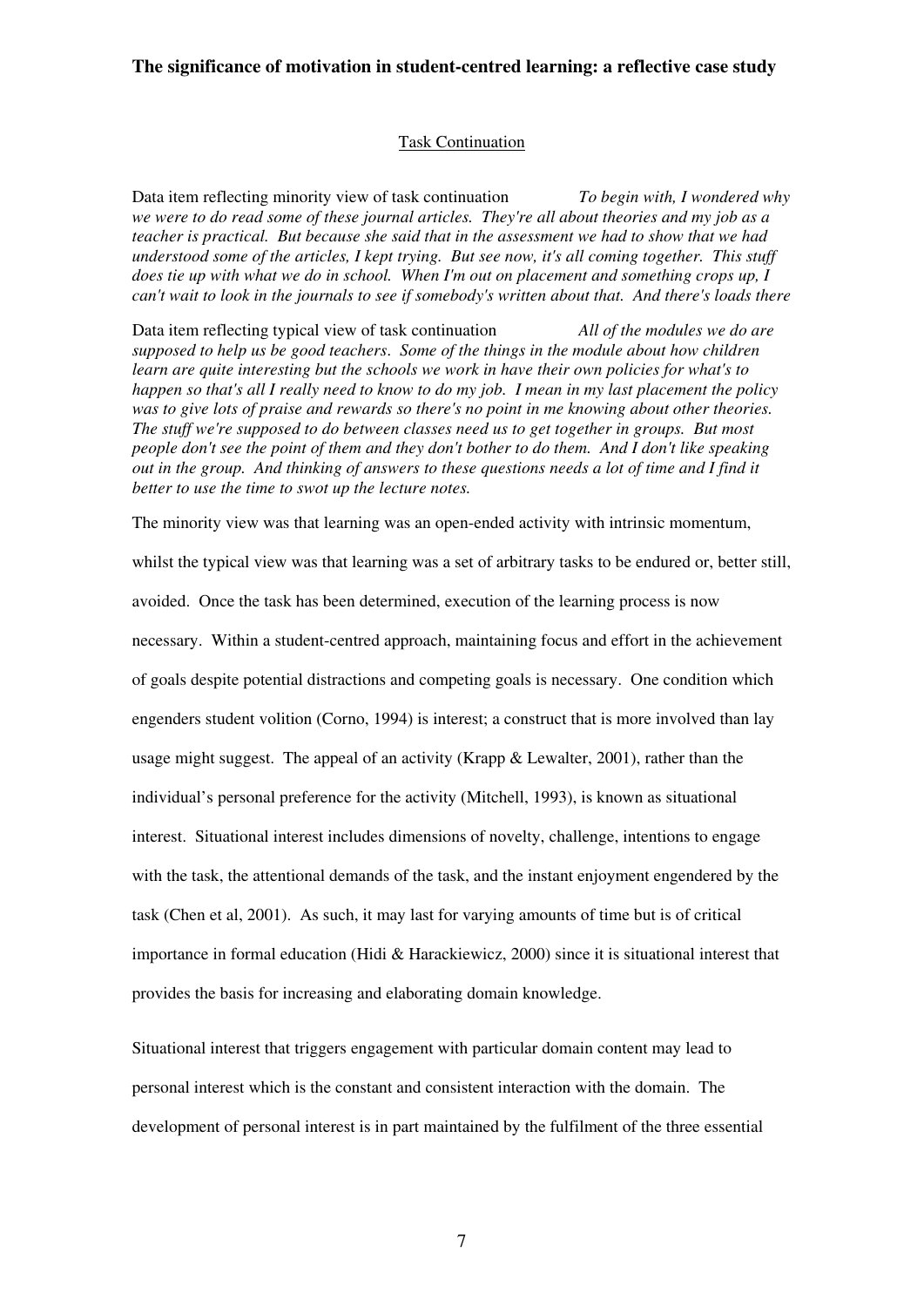needs, mentioned above, that are important for psychological well-being and growth: competence (experiences of high efficaciousness), autonomy (experiences of independence and self-determination), and relatedness (experiences of being connected to, and accepted by, others) (Krapp, 2005). It is personal interest that allows recognition of meaning in a learning task, leads to the use of deeper cognitive strategies (and thus to meaningful learning behaviours), is associated with increased attention and persistence, promotes long-term storage of knowledge, and provides motivation for continued engagement in learning (Chen et al, 2001). These features of personal interest depend on domain knowledge. Thus it is domain knowledge which is the essence of the interest; which might seem counter-intuitive in everyday parlance where interest is characterised as an affective quality of engagement. Domain knowledge must ultimately satisfy one or more of the three essential psychological needs for it to become intrinsically motivating to persist with some specific learning (Krapp, 2005).

However, while interest is desirable, unbridled interest can make it harder to be adaptive so students need to articulate interest with overall goals, particularly when goal orientations are clearly differentiated across time (Heckhausen & Farruggia, 2003). Student volition can be supported by adaptive help-seeking (Newman, 1994). In other words, to effect change, students may well need the assistance of more knowledgeable others. That people avoid seeking help even when to do so might solve difficulty (Butler, 1998a), foregrounds the complexity of adaptive help-seeking. It has been suggested that students are reluctant to seek help either because they perceive help-seeking to be inconsistent with personal needs for autonomy or a (threatening) sign of incompetence (Butler, 1998a). Newman (1998), however, found that the help most frequently sought was process-related information: information that would enable them to build on what they themselves were trying to work out, rather than seeking confirmation of previous work or correct answers. Newman further found that students with strong performance goals, in contexts that emphasised performance goals, were particularly reluctant to seek help while those working in a mastery oriented context were more willing to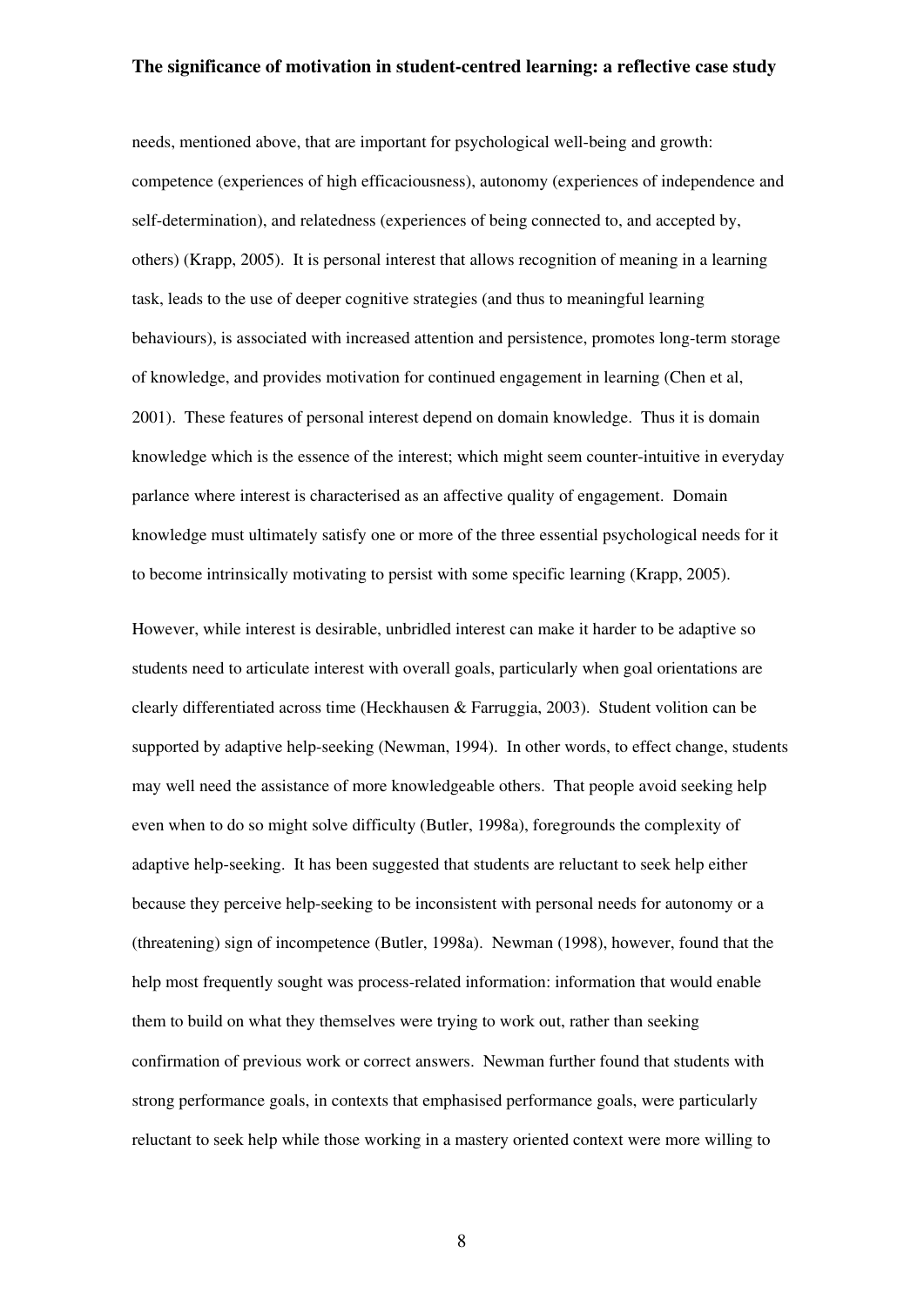seek help, suggesting that contextual variables may well be powerful. For students to retain control of their learning and advance it through help-seeking, they need to be willing to acknowledge personal difficulty and desire interaction with more knowledgeable others. Further they need goals and beliefs that are associated with personal agency and control, a desire for challenge and tolerance for task difficulty (Newman, 2002).

*Fuzzy Proposition 2* Task-continuation will be ideally maintained when students experience the activity's domain knowledge to be psychologically satisfying. Situational (perceived relevance) and personal (intrinsic importance) interest articulate with aspects of taskdetermination in non-trivial ways and to support student-centred learning this interest must be managed by both tutor and student, interactively. One mechanism to be invoked in such management is adaptive help-seeking. The judicious balance of volition, interest and helpseeking needed to continue with a task is an aspect of pedagogical practice that is worthy of further study and elaboration.

#### Task Completion

Data item reflecting minority view of task completion. *I usually take 3 weeks to write my assignment but this time it's taken 3 days. I think it's because I got to understand the stuff so well during the module: I can now see how constructivism helps to get the stuff sorted in my head. We did all these hard tasks ourselves and then had a chance to talk about and hear about what others had done at tutorials. And you never said it was good – you just asked us questions.* 

Data item reflecting typical view of task completion. *At the end of the module I need to be able to pass the assessment. I can do this if the tutor breaks down the assignment into smaller learning outcomes. But I can't look at the assignment and say, "Yes, this is how I'm going to carry it out". I get really confused when one tutor says we should think about suchand-such but another tutor says something different. The assessment shouldn't be so challenging that we do not clearly understand what we are doing. It is not the tutor's job to give us difficult tasks.* 

The minority view was that task completion was an opportunity to reflect on progress and

achievement whilst the typical view was that task completion was a time-ordered, evaluative

marker, which was largely in the gift of the tutor. Such different views will have varying effects

on subsequent motivation and achievement (Struthers et al, 1996; Struyven et al, 2003) since the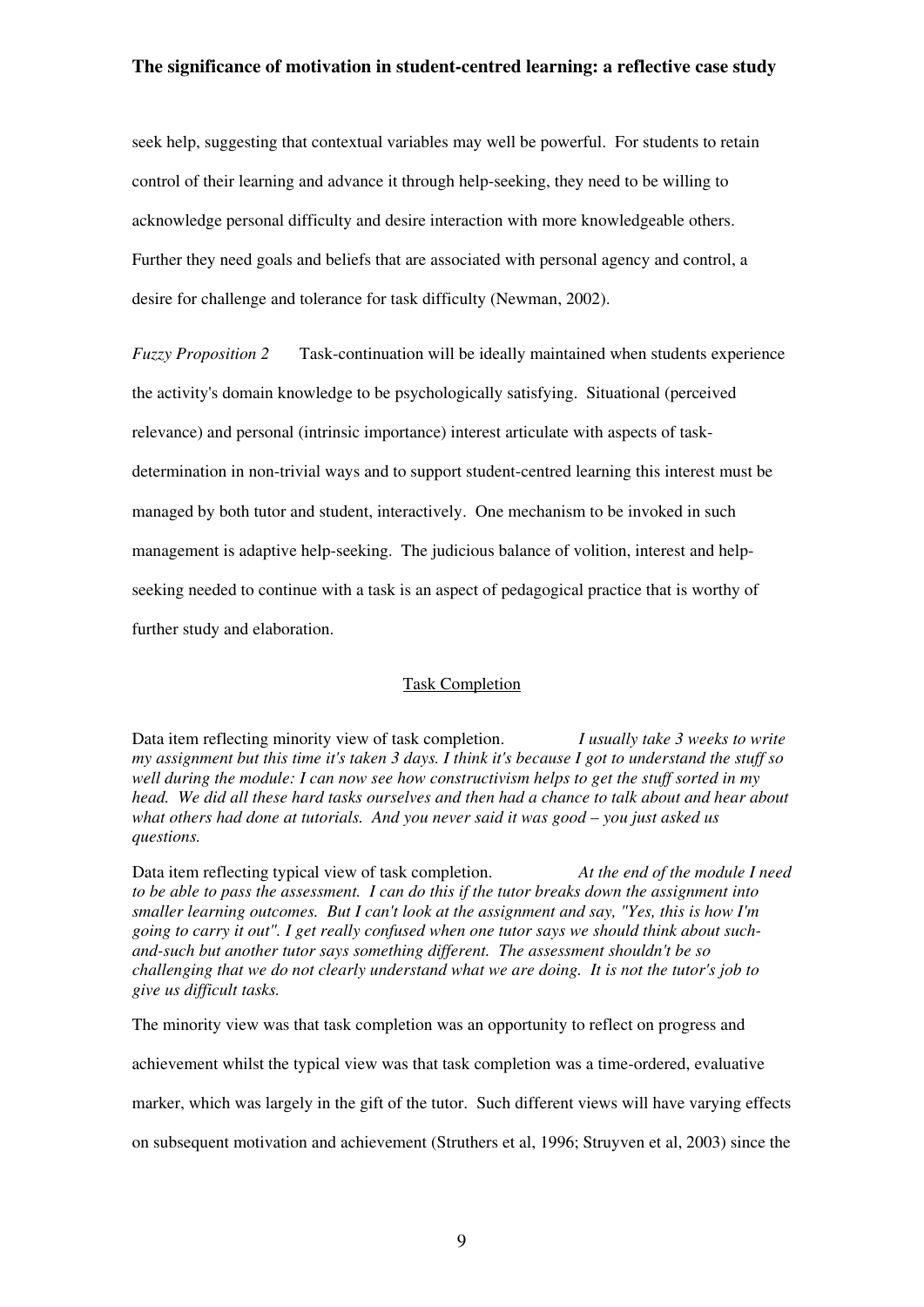interpretation of events is mediated by the attributions people make of the locus of control, stability, and controllability of the tasks to be completed (Weiner, 1979; 1985). While the full array of attributional categories cannot be examined in this limited secondary analysis, their pedagogical implications merit brief attention.

The evidence (Pintrich & Schunk, 2002) suggests that students drawing from an internal locus of control, viewing 'success' and 'failure' as contingent on their own behaviour, have greater potential for high-achievement than do students who deny the importance of their own agency and attribute successful task-completion to external factors that they may feel are unchangeable. Such students may not actually complete tasks or complete tasks with low expectations of success and, having experienced a continuing or recent cycle of failure, conclude that continued engagement serves only to confirm their failure. Regrettable as this may be, it is a difficult cycle to penetrate when learners try hard and fail or when tutors' own efficacy is not strong in respect of influencing learners (Dweck, 2000). Strengthening the internal locus of control is therefore a pedagogical concern to change views of intelligence from a fixed and unchangeable trait to a malleable, improvable skill (Dweck, 2000), and to improve self-efficacy (Bandura, 1997).

Experiencing reward through effort is one way of improving efficacy. Such mastery experiences, however, must not be at the 'cost' of carrying out a task that is insufficiently challenging (Dweck, 2000), which would attenuate the need to be effortful. Another way of improving efficacy is encouragement but while the tutor's verbal persuasion may convince a doubting student to persist, the tutor is not being supportive if the persuasion is not calibrated to realistic levels of accomplishment in terms of task component capabilities. It is in this way that effusive, non task-specific praise is meaningless, and misleading when it causes students to overestimate their abilities. Although it might appear to be common sense that tutors should say what they can to reassure students who appraise themselves negatively, blunderbuss reassurance may be counter-productive. Butler (1987; 1988b; Butler & Neuman, 1995) found that ego-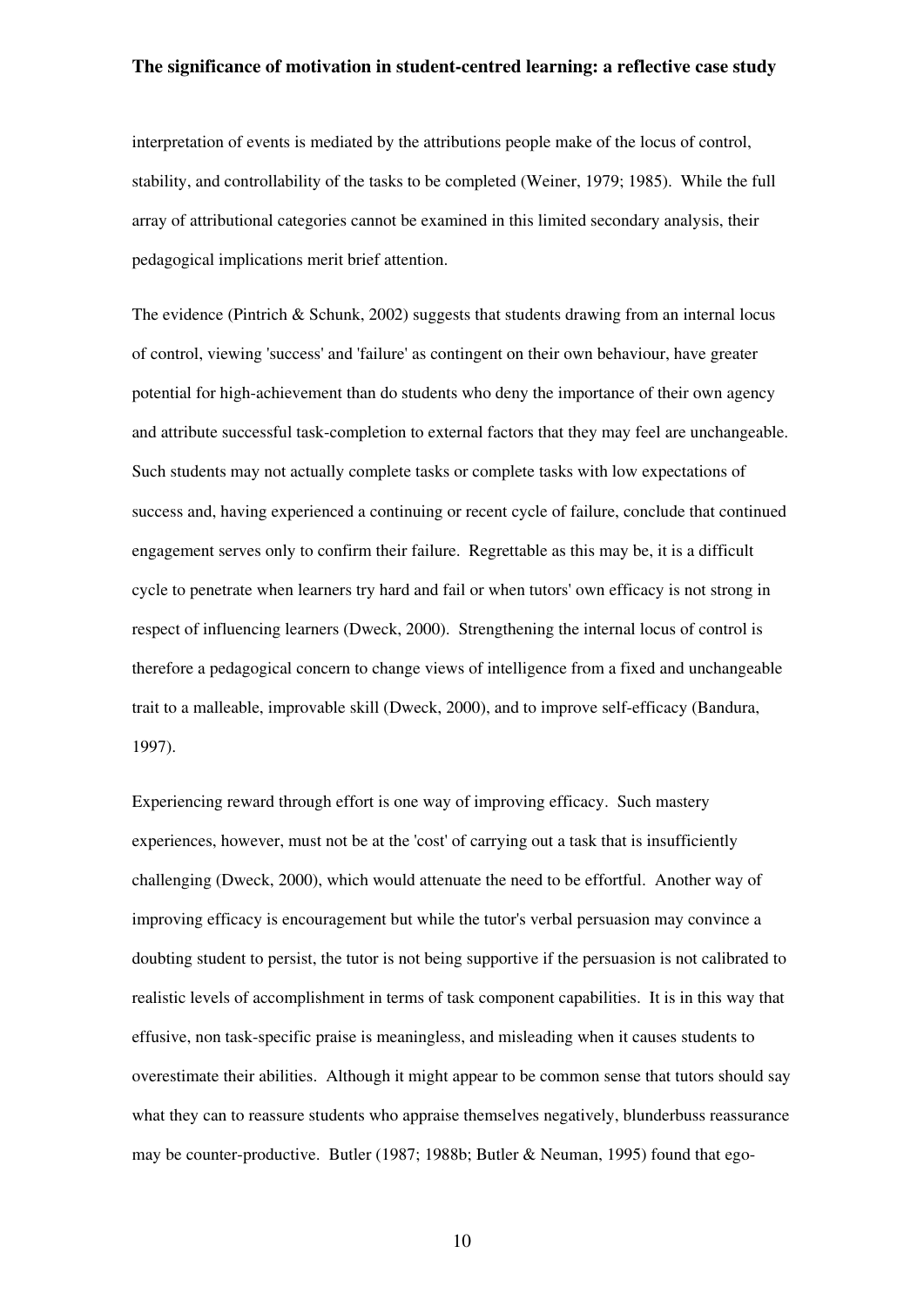involving feedback was much less likely to encourage students to engage with the essentials of the task, underlining later work (Struyven et al, 2003) that anxious students benefit from their attention being focused on the assessment task demands, rather than their emotional preoccupations which may actually attenuate perseverance. The potential power of students' own attributions suggests that there be greater attention afforded to the students' views on the tasks to be done and on the judgements of their achievements. It may also be appropriate to invoke attribution training whilst recognising that we have limited access to our own mental processes (Nisbett & Wilson, 1977) and also recognising the pervasiveness of the self-serving attributional bias (Mezulis et al, 2004) in which people make more internal, stable, and global attributions for positive events than for negative events.

*Fuzzy Proposition 3* By requiring students to be much more pro-active in taskdetermination, continuation and completion, they would have opportunity to take ownership of the criteria for assessment; to have increased responsibility for their learning; to become selfmonitoring and independent; to realise that their judgements are respected; and to encourage critical self-reflection on learning behaviours (Topping, 2003). However, such practices are emotionally challenging (Boud, 1995) and their integrity is easily compromised by reliability and validity issues (Birenbaum, 1996). These difficulties may cement emotionally immature attitudes (such as low frustration tolerance or tutor dependence) towards learning, perpetuate expectations of low or minimal standards and privilege the public monitoring of academic performance (with possibly humiliating connotations) (Brophy, 1999). Clearer understanding of the literature on socio-cognitive understandings of motivation may be helpful in promoting student-centred pedagogy.

## **Conclusion**

An earlier study had shown that, whilst a minority expressed interest in an equitable balance between tutors' and students' endeavours, the dominant view was that student learning was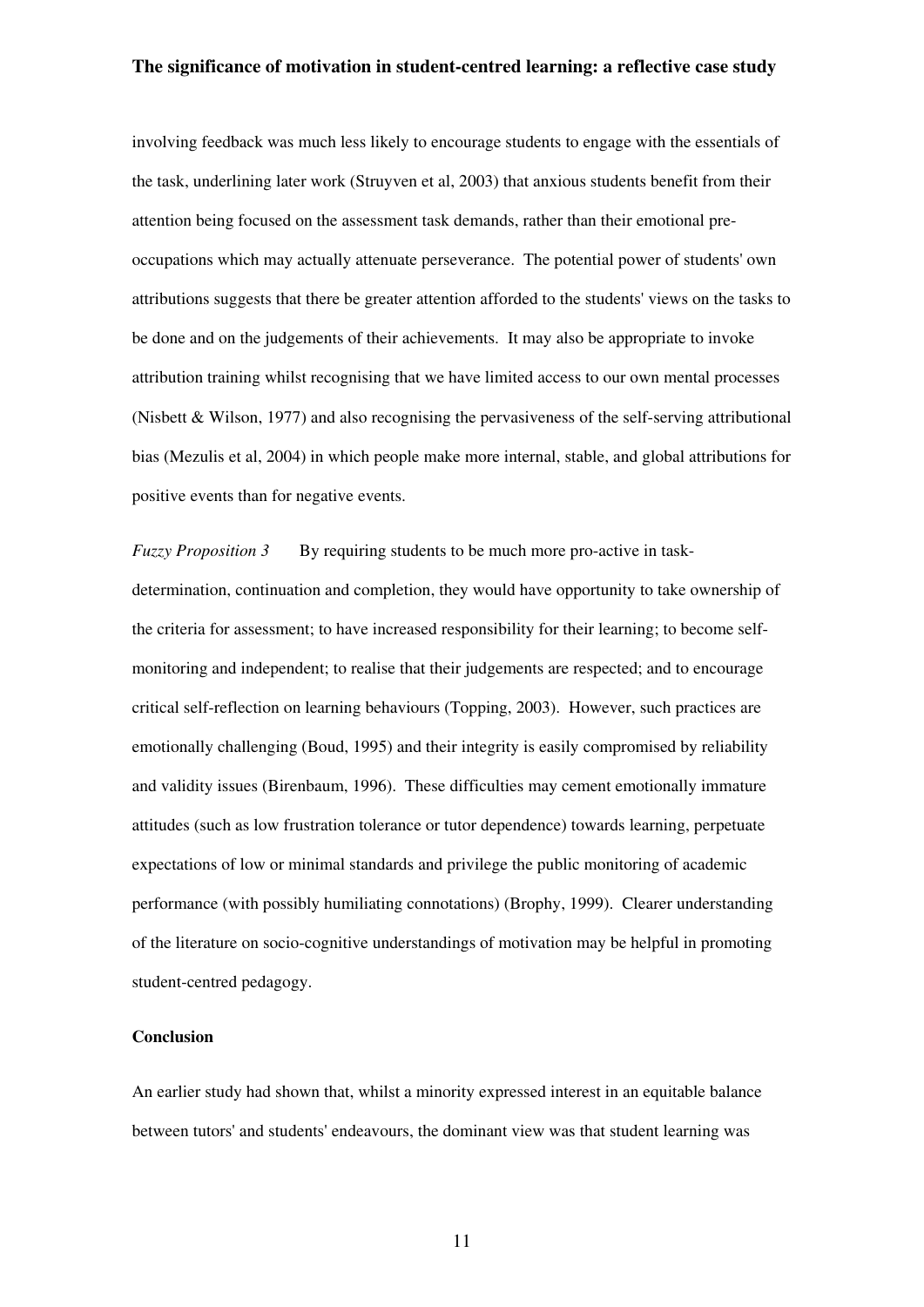largely the tutor's responsibility. Furthermore, within the content of what tutors were to be responsible for, the overriding wish was for easily digestible, immediately obvious 'theoretical' views that confirmed extant understandings (however, primitive or prejudiced these might appear to be in the light of evidence for socio-cognitive and socio cultural explanations). This triggered a sample of the initial study's recording units being theoretically analysed using sociocognitive motivational constructs. Three fuzzy propositions emerged from consideration of the literature. Within the cycle of teaching-learning both tutor and student need to be explicit about their perspective goal orientations, even if this means including multiple and possibly conflicting goals for learning. Student interest is critical to the continuation and completion of learning tasks but needs to be managed through appropriate help-seeking. Finally, the importance of students taking responsibility for their own learning can only find manifestation in systemic arrangements that appropriate new modes of assessment and that recognise the emotional and affective underpinnings of learning.

What is being implied through the motivational literature considered here is that tutor activity of clarifying the subject matter, offering examples, or suggesting arguments for or against a point of view may minimise the students' need to think. If students view the tutor's cognition as essential for the development of their own skills and knowledge, they are positioned in a teacher-centred set of expectations and practices making them tutor-dependent. Equally little engagement by the tutor, leaving students to determine both what and how to learn without any criteria to judge their progress, is unsatisfactory, inefficient and makes a nonsense of formal, higher education as a planned and designed system. A judicious balance of students engaging in tasks through the stimulation of tutors (who perhaps ask detailed questions, have students present arguments, require students to analyse the cause of their problems) requires considerable sensitivity, strength of conviction to allow students to regulate their motivation, and skills of negotiation since misperceptions may lead to scaffolding mismatch in instruction and negative perceptions of the interacting partners in certain learning situations. While much of what has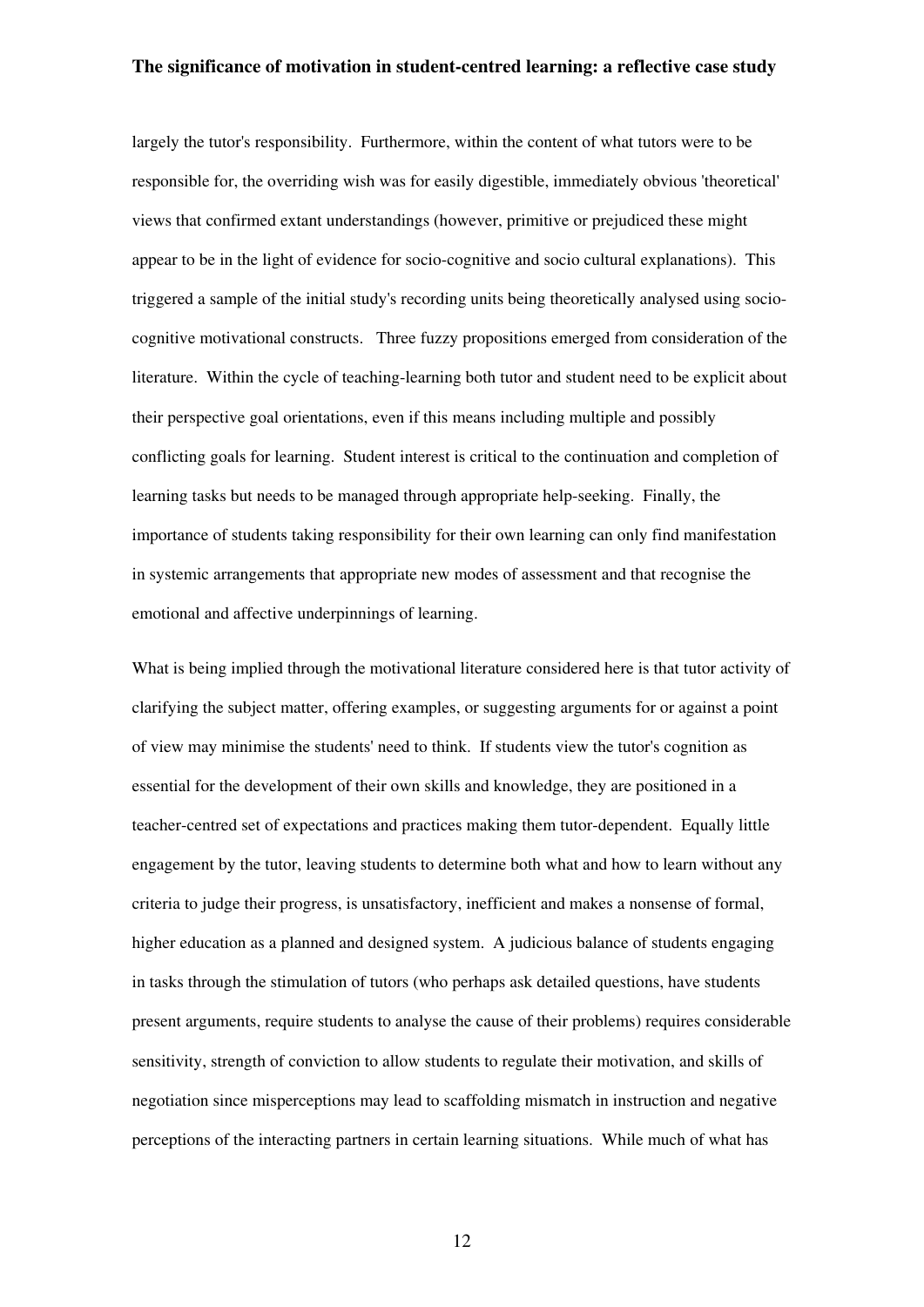been proposed here remains to be empirically substantiated within the constraints and affordances of present-day higher education, the higher-level cognitive competencies that are implied by the term, student-centred learning, underline the importance of course design and delivery being explicitly underpinned by the motivational principles reviewed in this case study, if improved levels of autonomous student behaviour are to be promoted.

## **References**

Bandura, A. (1997) *Self-Efficacy: the exercise of control* (New York, W. H. Freeman & Company).

Bassey, M. (1999) *Case Study Research in Educational Settings* (Buckingham, UK, The Open University Press).

Bereiter, C., & Scardamalia, M. (1993). *Surpassing ourselves: An inquiry into the nature and implications of expertise* (Chicago, Open Court).

Birenbaum, M. (1996). Assessment 2000: Towards a pluralistic approach to assessment, in: M. Birenbaum & F.J.R.C. Dochy (Eds.), *Alternatives in Assessment of Achievements, Learning Processes and Prior Knowledge* (Boston, Kluwer), 3-30

Boekaerts, M. (1999) Self-regulated learning: where we are today, *International Journal of Educational Research,* 31(6) 445-57.

Boekaerts, M. & Minnaert, A. (1999). Self-regulation with respect to informal learning, *International Journal of Educational Research,* 31(6) 533-44.

Boekaerts, M. (2003) Towards a model that integrates motivation, affect and learning. *Development and Motivation*, BJEP Monograph Series II, 2, 173-89.

Boud, D. (1995) *Enhancing Learning through Self Assessment* (London, Kogan Page).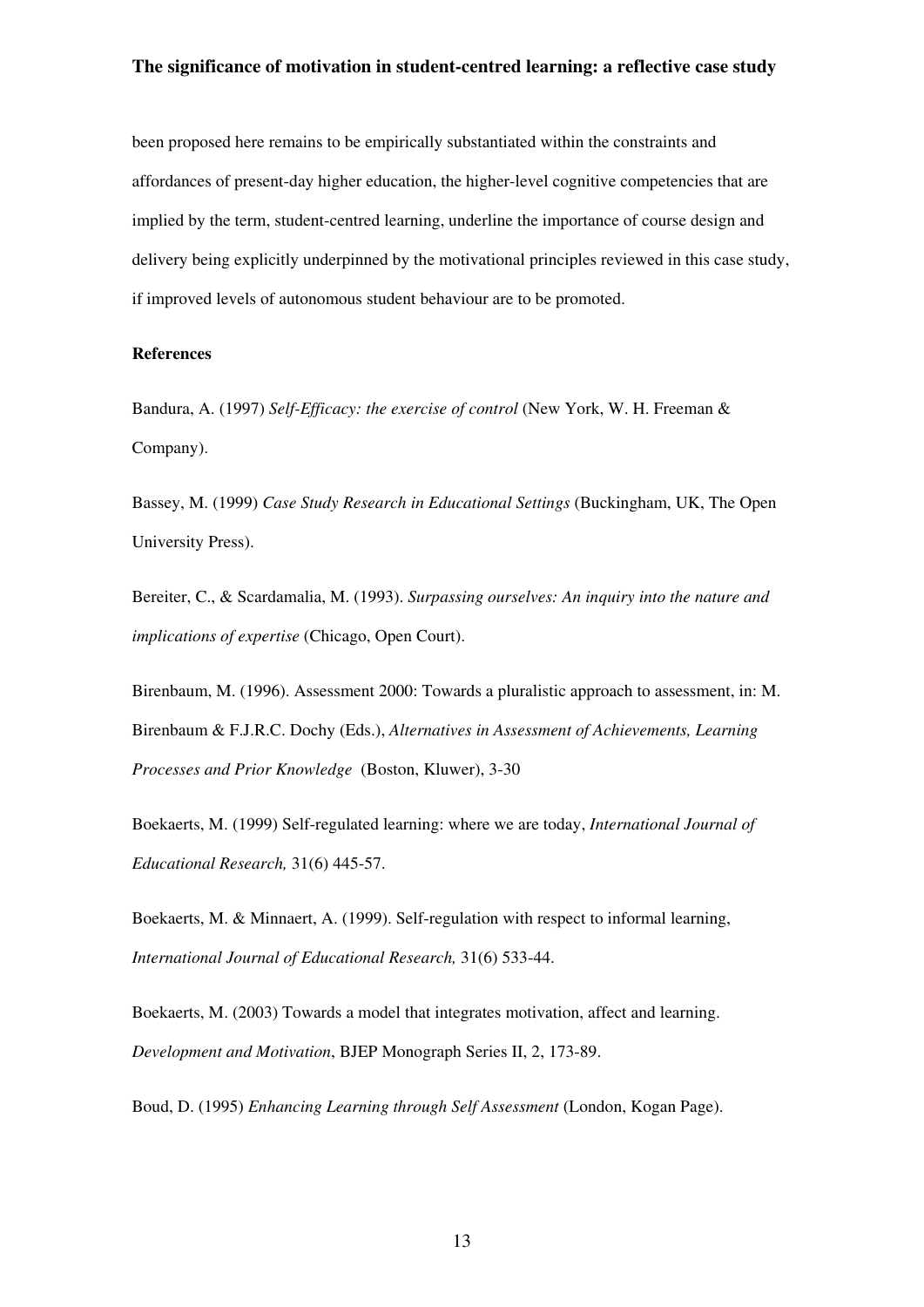Brophy, J. (1999) Research on motivation in education: past, present and future, in: T. Urdan (Ed.) *Advances in Motivation and Achievement, Volume 11, The Role of Context* (Greenwich, CT, JAI Press), 1-44.

Brophy, J. (2002). *Social Constructivist Teaching*: *Affordances and Constraints* (Oxford, Elsevier Science Ltd)

Butler, R. (1987) Task-involving and ego-involving properties of evaluation: Effects of different feedback conditions on motivational perceptions, interest and performance, *Journal of Educational Psychology*, 79 (4), 474-482.

Butler, R. (1998a) Determinants of help-seeking: relations between perceived reasons for classroom help-avoidance and help-seeking behaviors in an experimental context, *Journal of Educational Psychology*, 90 (4), 630-43.

Butler, R. (1988b) Enhancing and undermining intrinsic motivation; the effects of task involving and ego-involving evaluation on interest and performance, *British Journal of Educational Psychology*, 58, 1-14.

Butler, R. & Neuman, O. (1995) Effects of task and ego-achievement goals on help-seeking behaviours and attitudes, *Journal of Educational Psychology*, 87 (2), 261-271.

Chen, A., Darst, P. & Pangrazi, R. (2001) An examination of situational interest and its sources, *British Journal of Educational Psychology*, 71, 383-400.

Corno, L. (1994). Student volition and education: outcomes, influences, and practices, in: D. Schunk, & B. Zimmerman (Eds.) *Self-Regulation of Learning and Performance* (Hillsdale, NJ: Erlbaum), 229-51.

Dweck, C. (2000) *Self-Theories* (London, Psychology Press).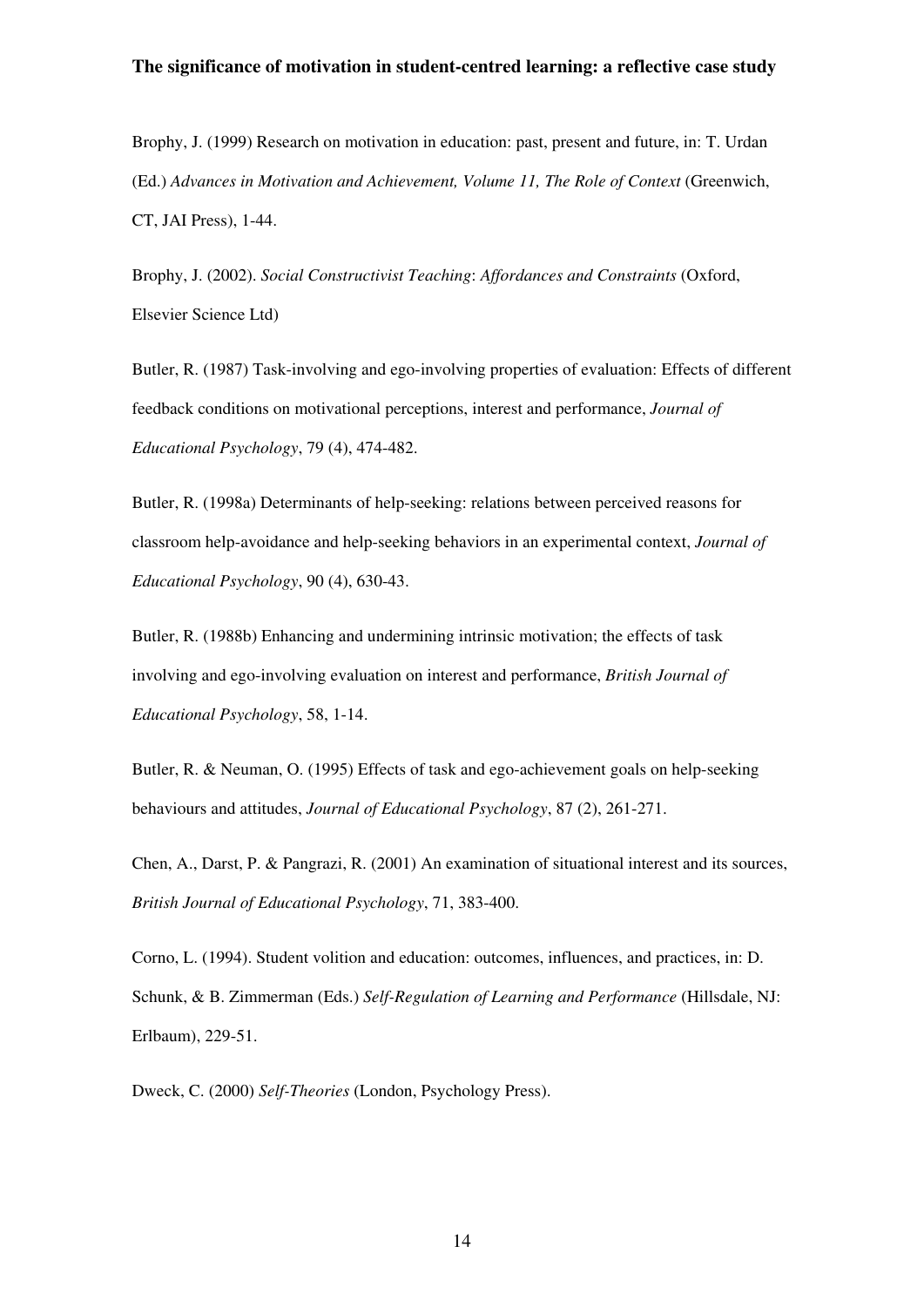Elen, J., Clarebout, G., Léonard, R. & Lowyck, J. (2007) Student-centred and teacher-centred learning environments: what students think, *Teaching in Higher Education*, 12 (1), 105-17. Elliot, A., Shell, M., Henry, K. & Maier, M. (2005) Achievement goals, performance contingencies, and performance attainment: an experimental test, *Journal of Educational Psychology,* 97 (4), 630–40.

Gibbs, G. (1992) *Assessing More Students* (Oxford, Oxford Brookes University).

Hammersley, M. (2001) On Michael Bassey's concept of the fuzzy generalisation, *Oxford Review of Education*, 27 (2), 219-225.

Harlen W, & Deakin Crick R (2002) A systematic review of the impact of summative assessment and tests on learners' motivation for learning (EPPI-Centre Review), in: Research Evidence in Education Library. Issue 1. (London, EPPI-Centre, Social Science Research Unit, Institute of Education)

Harlen, W. & Deakin Crick, R. (2003) Testing and motivation for learning, *Assessment in Education*, 10(2), 169–207.

Heckhausen, J. & Farruggia, S. (2003) Developmental regulation across the life span: A controltheory approach and implications for secondary education. *[Development and Motivation](http://www.ingentaconnect.com/content/bpsoc/dmjp)*, 2, 85- 102.

Hickey, D. & McCaslin, M. (2001) A comparative, sociocultural analysis of context and motivation, in: S. Volet & S. Järvelä (Eds.) *Motivation in Learning Contexts* (London, Pergamon), 33-55.

Hidi, S & Harackiewicz, J. (2000) Motivating the academically unmotivated: a critical issue for the 21st century, *Review of Educational Research*, 70 (2), 151-179.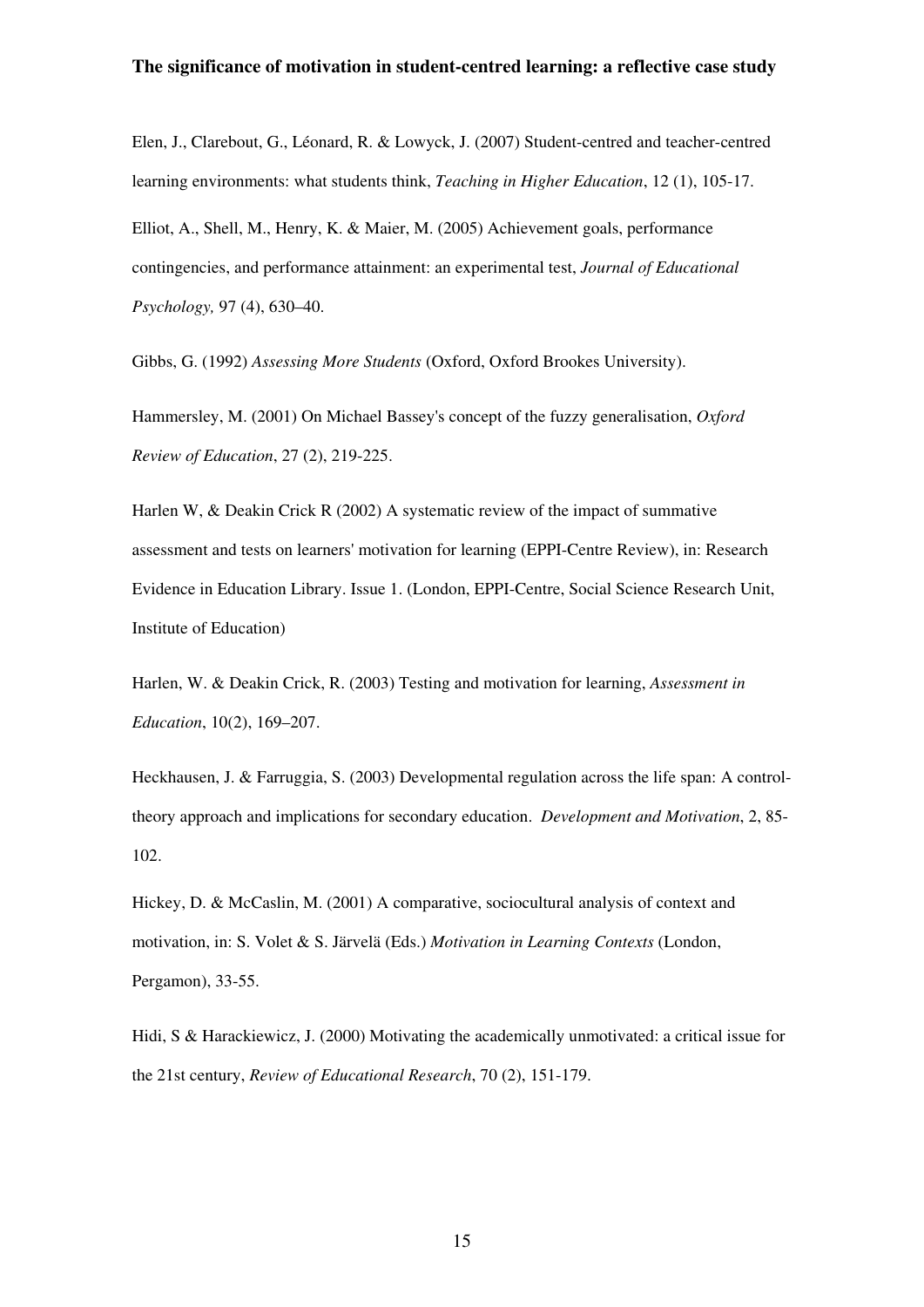Hogan, C. (1996). Getting the students to do the reading, think about it and share their ideas and responses, in: J.Abbott, & L. Willcoxson, (Eds.) *Teaching and Learning within and across Disciplines* (Perth, Murdoch University), 79-81.

Hufton, N., Elliott, J. Illushin, L. (2002) Educational motivation and engagement: qualitative accounts from three countries, *British Educational Research Journal*, 28, 267-291.

James, M. & Pedder, D. (2006) Professional learning as a condition for assessment for learning, in: J. Gardner (Ed.) *Assessment and Learning* (London, Sage), 27-43.

Krapp, A. & Lewalter, D. (2001) Development of interests and interest-based motivational orientations: a longitudinal study in vocational school and work-settings, in: S. Volet & S. Järvelä (Eds.) *Motivation in Learning Contexts* (London, Pergamon), 209-32.

Krapp, A. (2003) Interest and human development: an educational-psychological perspective, *Development and Motivation*, BJEP Monograph Series II, 2, 57-84.

Krapp, A. (2005) Basic needs and the development of interest and intrinsic motivational orientations, *Learning and Instruction,* 15, 381-395.

Leinhardt, G., McCarthy Young, K. & Merriman, J. (1995) Integrating professional knowledge: the theory of practice and the practice of theory, *Learning and Instruction*, 5, 401-8.

Maclellan, E. & Soden, R. (2004) The importance of epistemic cognition in student-centred learning, *Instructional Science* 32 (3) 253-268*.*

Mezulis, A., Abramson ,L., Hyde , J. & Hankin , B. (2004) Is there a universal positivity bias in attributions? A meta-analytic review of individual, developmental, and cultural differences in the self-serving attributional bias, *Psychological Bulletin*, 130 (5), 711-47.

Mitchell, M. (1993) Situational interest: its multifaceted structure in the secondary school mathematics classroom, *Journal of Educational Psychology*, 85 (3), 424-36.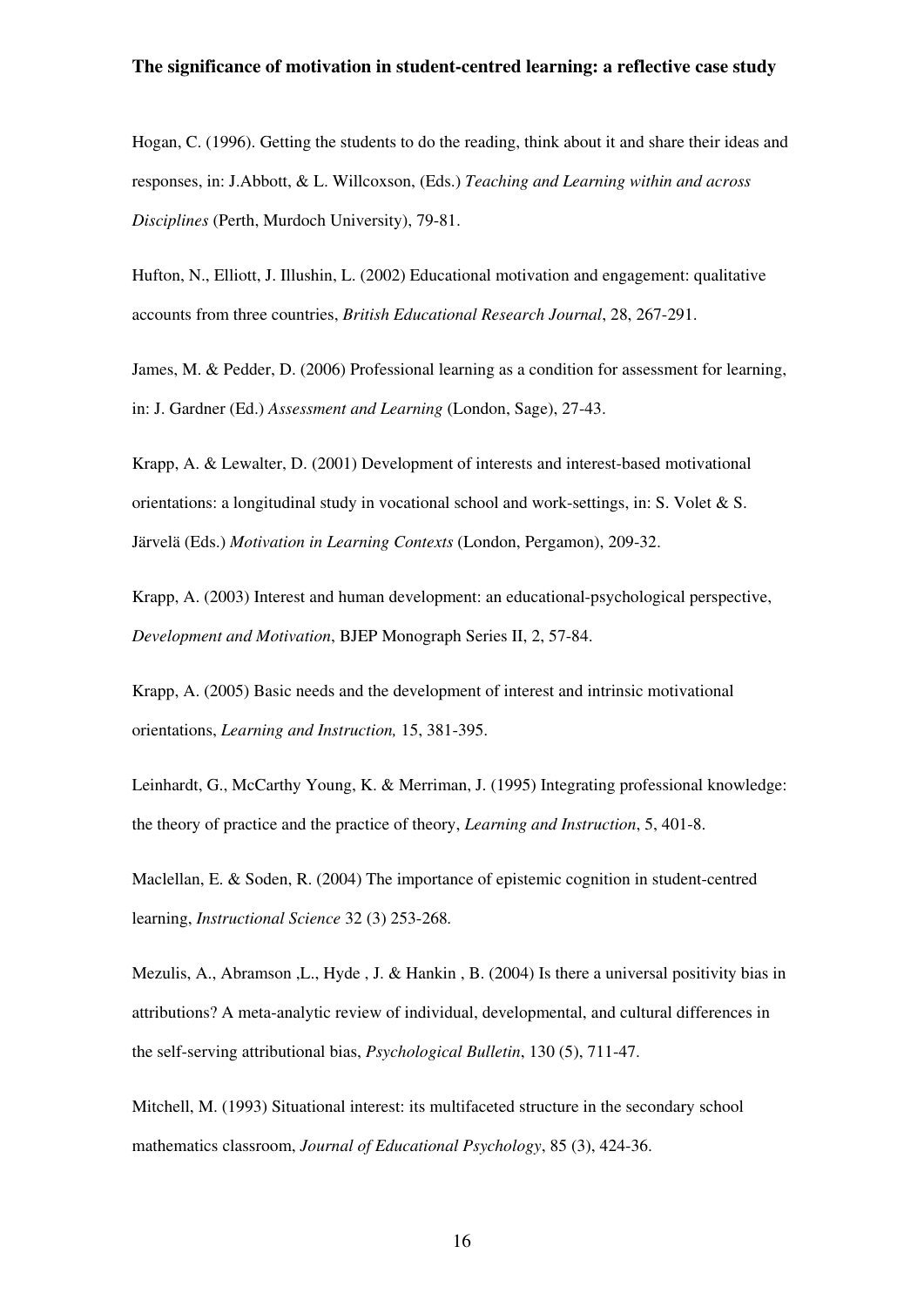Newman, R. (1994) Adaptive help seeking: a strategy of self-regulated learning, in: D. Schunk, & B. Zimmerman (Eds.) *Self-Regulation of Learning and Performance* (Hillsdale, NJ: Erlbaum), 283-301.

Newman, R. (1998) Students' help seeking during problem solving: influence of personal and contextual goals, *Journal of Educational Psychology*, 90 (4), 644-58.

Newman, R. (2002) What do I need to do to succeed? in: A. Wigfield & J. Eccles (Eds.) *Development of Achievement Motivation* (London, Academic Press), 285-306.

Nisbet R. & Wilson, T. (1977) Telling more than we can know: verbal reports on mental processes, *Psychological Review*, 84 (3), 231-259.

Oettingen, G., Hönig, G. & Gollwitzer, P. (2000) Effective self-regulation of goal attainment, *International Journal of Educational Research*, 33, 705-32

Perrenoud, Ph. (1998) From formative evaluation to a controlled regulation of learning processes: towards a wider conceptual field, *Assessment in Education*, 5(1), 85-102.

Pintrich, P. (2003) Multiple goals and multiple pathways in the development of motivation and self-regulated learning, *Development and Motivation*, BJEP Monograph Series II, 2: 137-153.

Pintrich, P. & Schunk, D. (2002) *Motivation in Education* (New Jersey, Prentice-Hall Merrill).

Soden, R. & Maclellan, E. (2005) Helping education undergraduates to use appropriate criteria for evaluating accounts of motivation, *Studies in Higher Education,* 30 (4) 445-458.

Spinath, B, (2005) Development and modification of motivation and self-regulation in school contexts, *[Learning and Instruction,](http://www.sciencedirect.com/science?_ob=JournalURL&_cdi=6021&_auth=y&_acct=C000046979&_version=1&_urlVersion=0&_userid=875629&md5=608e351b886f6d87f39f937b6de4c3a8)* [15 \(2](http://www.sciencedirect.com/science?_ob=IssueURL&_tockey=%23TOC%236021%232005%23999849997%23598001%23FLA%23&_auth=y&view=c&_acct=C000046979&_version=1&_urlVersion=0&_userid=875629&md5=6508bf292f1444d605d23060da2c16d2)), 85-86

Stake, R. (2003) Case Studies, in: N. Denzin & Y. Lincoln (Eds.) *Strategies of Qualitative Inquiry*. (London, Sage Publications), 134-64.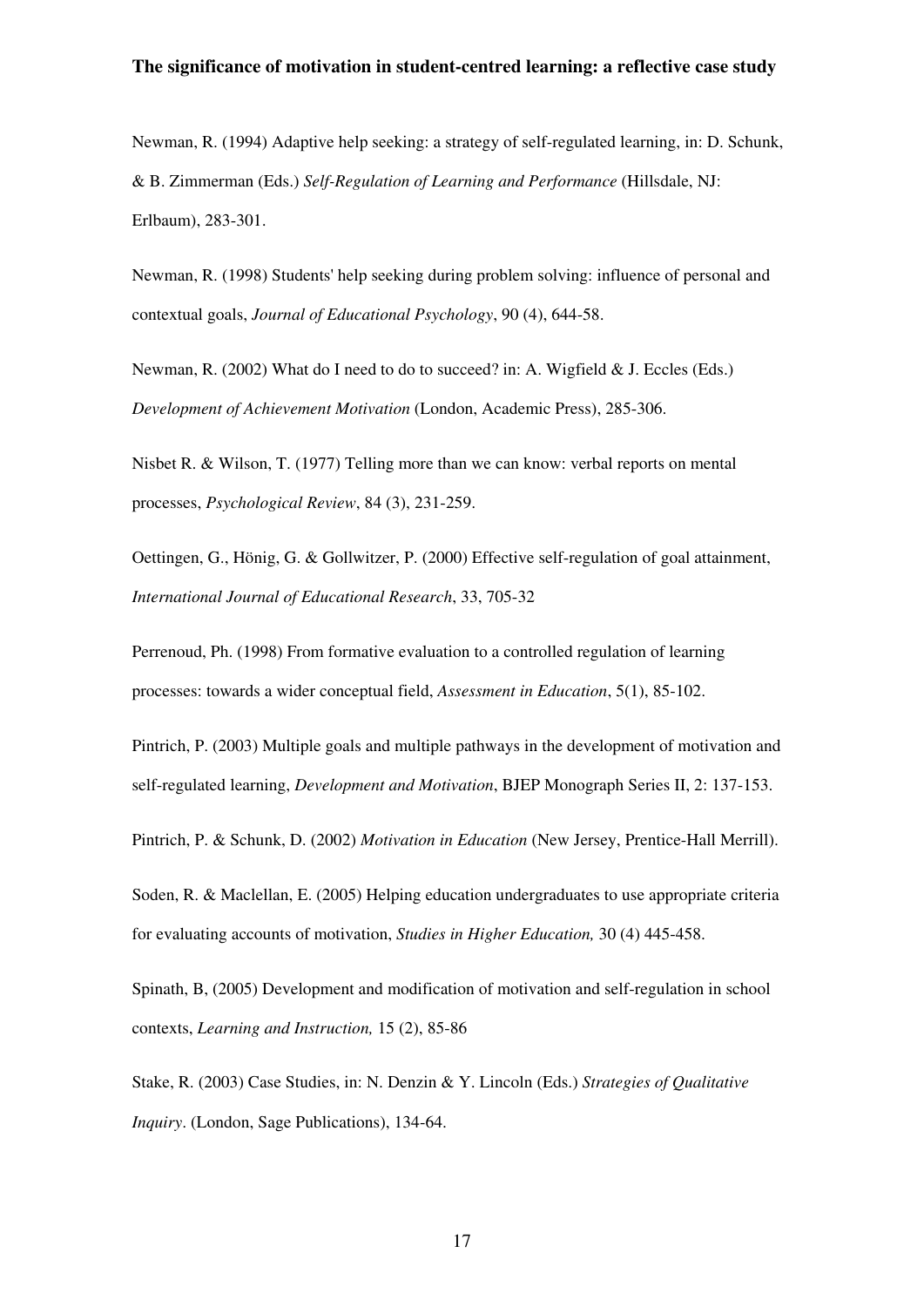Struthers, C., Menec, V., Schonwetter, D.J. & Perry, R. (1996) The effects of perceived attributions, action control, and creativity on college students' motivation and performance, *Learning and Individual Differences*, 8 (2) 121-39.

Struyven, K., Dochy, P. & Janssens, S. (2003) Learners' perceptions about new modes of assessment, in: M. Segers, F. Dochy & E. Cascallar (Eds.) *Optimising New Modes of Assessment: in search of qualities and standards* (London, Kluwer Academic Publishers), 171- 223.

Tesch, R. (1990) *Qualitative Research: Analysis Types and Software Tools* (London, Falmer Press).

Topping, K. (2003) Self and peer assessment in school and university, in: M.Segers, F. Dochy & E. Cascallar (Eds.) *Optimising New Modes of Assessment: in search of qualities and standards* (London, Kluwer Academic Publishers), 55-87.

Torrance, H. & Coultas, J. (2004) Do summative assessment and testing have a positive or negative effect on post-16 learners' motivation or learning in the learning and skills sector? *A Review of the Research Literature on Assessment in Post-Compulsory Education in the UK.*  London: Learning and Skills Development Agency.

Vermunt, J. & Verloop N. (1999) Congruence and friction between learning and teaching, *Learning and Instruction*, 9, 257-80.

Weiner, B. (1979). A theory of motivation for some classroom experiences, *Journal of Educational Psychology*, 71, 3-25.

Weiner, B. (1985). An attributional theory of achievement motivation and emotion, *Psychological Review*, 92, 548-573.

Winter, R. (1989) *Learning from Experience: Principles and Practice in Action-Research*. (Lewes, Falmer).